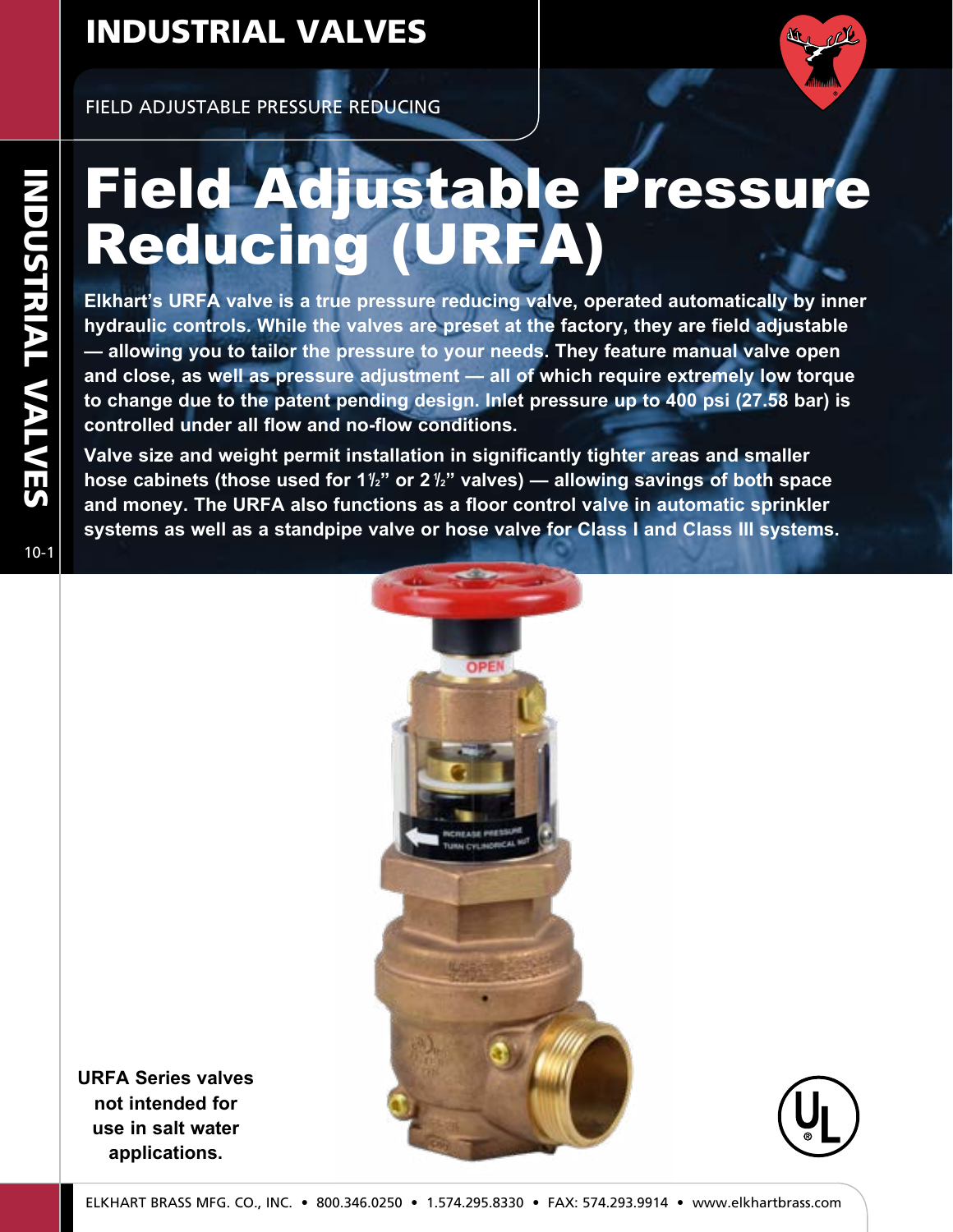### FIELD ADJUSTABLE PRESSURE REDUCING

| <b>INLETI</b><br><b>SIZE</b>          | <b>OUTLET</b><br><b>SIZES</b> |            |              | TYPE I CERT. |                         |                      | <b>DIMENSIONS (INCHES)</b> |                  |                 |                |   |                |                                     | <b>FINISH</b> |          |                |                   |                |                       |
|---------------------------------------|-------------------------------|------------|--------------|--------------|-------------------------|----------------------|----------------------------|------------------|-----------------|----------------|---|----------------|-------------------------------------|---------------|----------|----------------|-------------------|----------------|-----------------------|
| $2\frac{1}{2}$<br>NPT* F (NPT)*M(NHT) | $2\frac{1}{2}$                | haled<br>ই | taight<br>ಀಁ | UL<br>Listed | <b>Closed</b><br>в<br>А |                      | Open<br>A                  | B                | L               |                | Ε | F              | egral<br>per:<br>/<br>_ ပွယ္ပု Cast | <b>Brass</b>  | : I Pol  | Chrome <br>Pol | Wt.<br>$ $ (Lbs.) | <b>MODEL</b>   | ш<br>$\sim$<br>U<br>ய |
|                                       |                               |            |              |              | $13\%$ <sub>16</sub>    | $11\frac{11}{16}$    | $14\frac{5}{16}$           | $12\frac{5}{16}$ | $2\frac{9}{16}$ | $3\frac{1}{4}$ |   | $5\frac{1}{2}$ | $\Omega$                            |               | $\Omega$ | O              | 28                | <b>URFA-20</b> |                       |
|                                       |                               |            |              |              | $13\%$ <sub>16</sub>    | $11\frac{1}{16}$     | $14\frac{9}{16}$           | $12\frac{9}{16}$ | $29_{16}$       | $3\frac{9}{8}$ | 5 | -              |                                     |               | $\Omega$ | O              | 27                | <b>URFA-25</b> |                       |
|                                       |                               |            |              |              | $14\frac{9}{16}$        | $12\%$ <sub>16</sub> | $15\frac{3}{16}$           | $13\frac{3}{16}$ | $3\frac{1}{2}$  | 4              |   | $5\frac{1}{2}$ | $\Omega$                            |               | $\Omega$ | O              | 32                | URFA-20S       | ₹                     |

 $KEY$   $s = standard$   $o = option$ 

\* Grooved connection available for inlet or outlet use — add 1.44" per connection.



### PRODUCT HIGHLIGHTS

URFA features include:

- Manual open-close requires less than 15 lbs. of torque
- Pressure rated up to 400 psi (27.58 bar)
- Flow rated up to 500 gpm (1893 lpm)
- Open-Close indication from 2 view directions
- Color-coded pressure reduction label
- Tapped for pressure gauge on both inlet and outlet side of valve
- Tamper-resistant protection
- UL Listed as a check valve for use in dual riser systems
- Optional integral supervisory switch (alarm) mounts directly to valve with no bracket required
- Optional integral supervisory switch (alarm) is available either "OPEN TO SIGNAL" or "CLOSE TO SIGNAL"
	- With the URFA valve in the full open position the supervisory switch contacts are CLOSED. When the valve hand wheel is turned in the closed direction the supervisory switch contacts OPEN. This is defined as "OPEN TO SIGNAL".
	- With the URFA valve in the full open position the supervisory switch contacts are OPEN. When the valve hand wheel is turned in the closed direction the supervisory switch contacts CLOSE. This is defined as "CLOSE TO SIGNAL".

#### ADDITIONAL INFORMATION

*Includes adjustment rod.*

#### THREADS

*• Valve inlet information is NPT unless otherwise specified. Special threads available through adapter use. • See index T-13 for alternative outlet thread options.*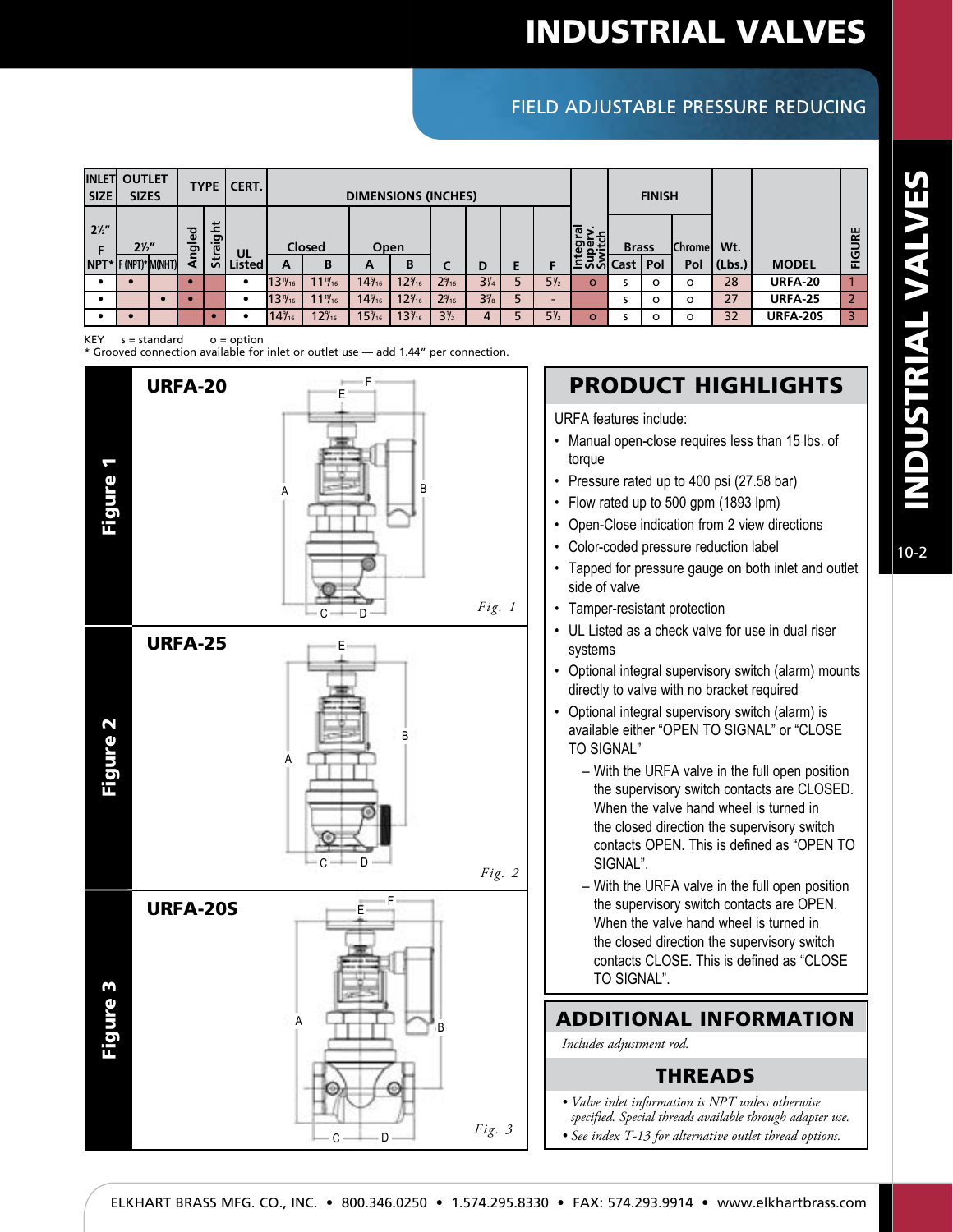PRESSURE REDUCING



# Pressure Reducing Pressure-Matic

**Elkhart's Pressure-Matic is a true pressure reducing valve, operated automatically by inner hydraulic controls. No diaphragms, springs or outside controls are involved with the unit, the action being completely dependent upon conditions at the nozzle or sprinkler system. Elkhart Brass offers 18 different valve pressure types/ranges for building systems. Inlet pressure up to 400 psi (27.58 bar) is controlled under all flow and no-flow conditions. The UR valve series may be used as a standard shut-off. The valves are completely tamperproof. They fit all existing cabinets where 11/2" or 2 1/2" valves are currently in use. Pressure-Matic valves can be used for/in:**

- **• Floor Control Valve**
- **• Standpipe System**
- **• UL Listed as a check valve for use in dual riser systems**
- **• Automatic Sprinkler Systems**

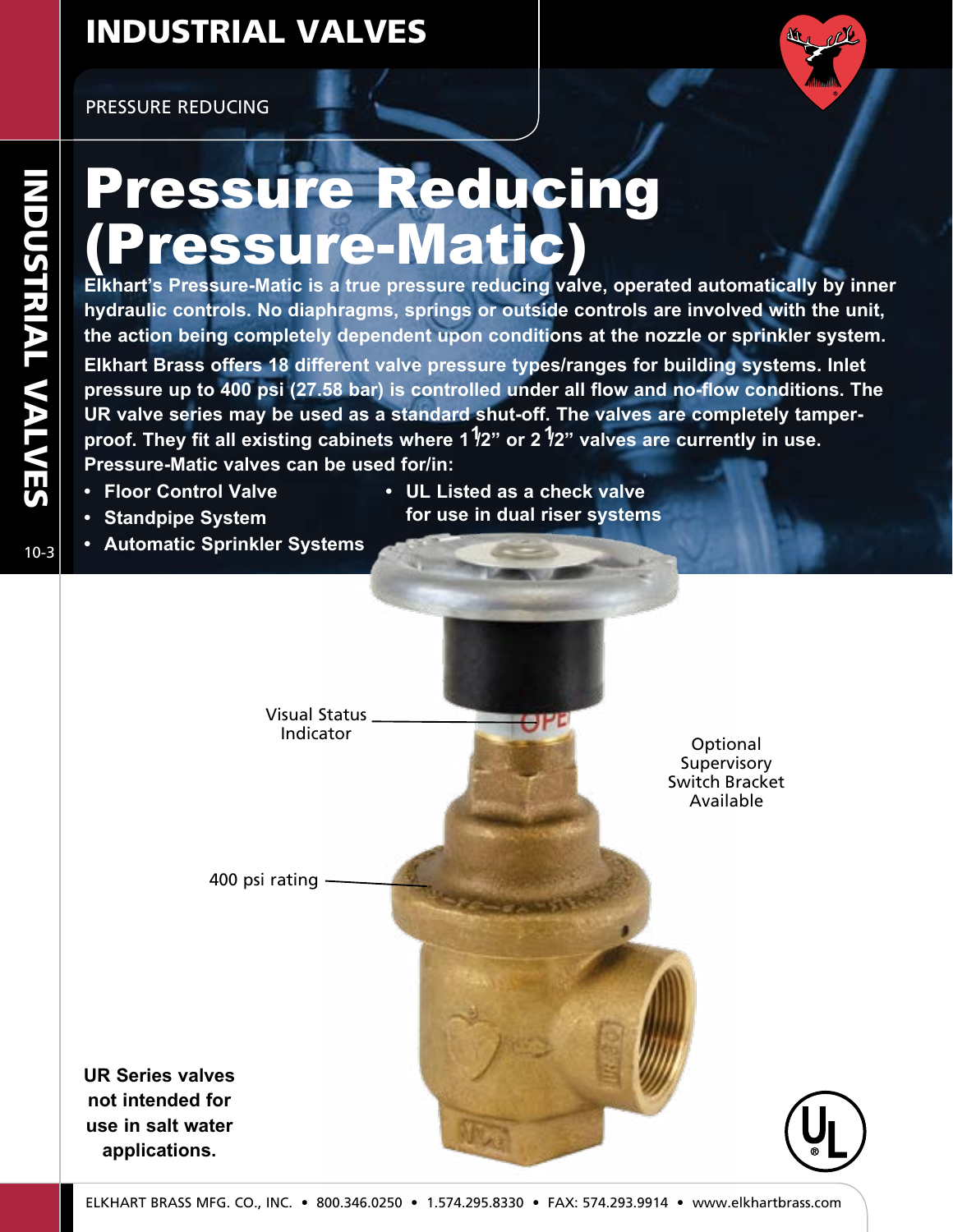### PRESSURE REDUCING

| <b>INLET SIZES</b> |                | <b>OUTLET SIZES</b> |                |                |                      |           | <b>TYPE</b> | <b>ICERT.I</b>                                         | <b>DIMENSIONS</b><br>(Inches) |                 |                |                       |                |                 |                |      | <b>BRASS</b><br><b>FINISH</b> |          | (Lbs.)          |                   |                |
|--------------------|----------------|---------------------|----------------|----------------|----------------------|-----------|-------------|--------------------------------------------------------|-------------------------------|-----------------|----------------|-----------------------|----------------|-----------------|----------------|------|-------------------------------|----------|-----------------|-------------------|----------------|
| Female<br>(NPT)    |                | Female<br>(NPT)     |                |                | <b>Male</b><br>(MHT) |           |             |                                                        | A                             |                 |                |                       |                |                 |                |      | Polished*                     | rome*    |                 |                   |                |
| $1\frac{1}{2}$     | $2\frac{1}{2}$ | $1\frac{1}{2}$      | $2\frac{1}{2}$ | $1\frac{1}{2}$ |                      |           |             | UL<br>2 <sup>1</sup> / <sub>2</sub> Ang Str Listed Min |                               | <b>Max</b>      | B              | C                     | D              | E               | F              | Cast |                               | 훕        | Weight          | <b>MODEL</b>      | FIGURE         |
| $\bullet$          |                |                     |                |                |                      |           |             |                                                        | $7\frac{3}{4}$                | $8\frac{1}{4}$  | $\overline{4}$ | $2\frac{1}{2}$        | $3\frac{1}{2}$ | $2\frac{3}{16}$ | $1\frac{7}{8}$ | s    | $\circ$                       | $\Omega$ | $7\frac{y}{2}$  | <b>UR-20-1.5</b>  |                |
| $\bullet$          |                |                     |                |                |                      | $\bullet$ |             |                                                        | $7\frac{3}{4}$                | $8\frac{1}{4}$  | 4              | $2\frac{7}{16}$       | $3\frac{1}{2}$ | $2\frac{3}{16}$ | $1\frac{7}{8}$ | s    | $\Omega$                      | $\Omega$ | $7\frac{y}{2}$  | <b>UR-25-1.5</b>  | $\overline{2}$ |
|                    |                |                     |                |                |                      |           |             |                                                        | 11                            | $11\frac{1}{8}$ | 5              | $2\frac{5}{8}$        | $5\frac{7}{8}$ | $3\frac{1}{4}$  | $2^{13}/_{16}$ | s    | $\Omega$                      | $\Omega$ | $18\frac{y}{2}$ | <b>UR-20-2.5</b>  |                |
|                    |                |                     |                |                | $\bullet$            | c         |             |                                                        | $10\%$                        | $11\frac{3}{8}$ | 5              | $2\frac{5}{8}$        | $5\frac{7}{8}$ | $3\frac{3}{8}$  | $2^{13}/_{16}$ | s    | $\circ$                       | $\Omega$ | $18\frac{1}{2}$ | <b>UR-25-2.5</b>  | $\overline{2}$ |
|                    |                |                     | $\bullet$      |                |                      |           |             |                                                        | $12\frac{3}{16}$              | $12^{13}/_{16}$ | 5              | 10 to $10\frac{1}{2}$ | $5\frac{7}{8}$ | $\overline{4}$  | $7\frac{1}{2}$ | s    | $\Omega$                      | $\Omega$ | $26\frac{1}{2}$ | <b>UR-20S-2.5</b> | 3              |

KEY  $s =$  standard  $o =$  option \*Partial polished



INDUSTRIAL VALVES INDUSTRIAL VALVES

10-4

*Fig. 3*

 $U$ 

A

UR-20S

C (SWING RADIUS)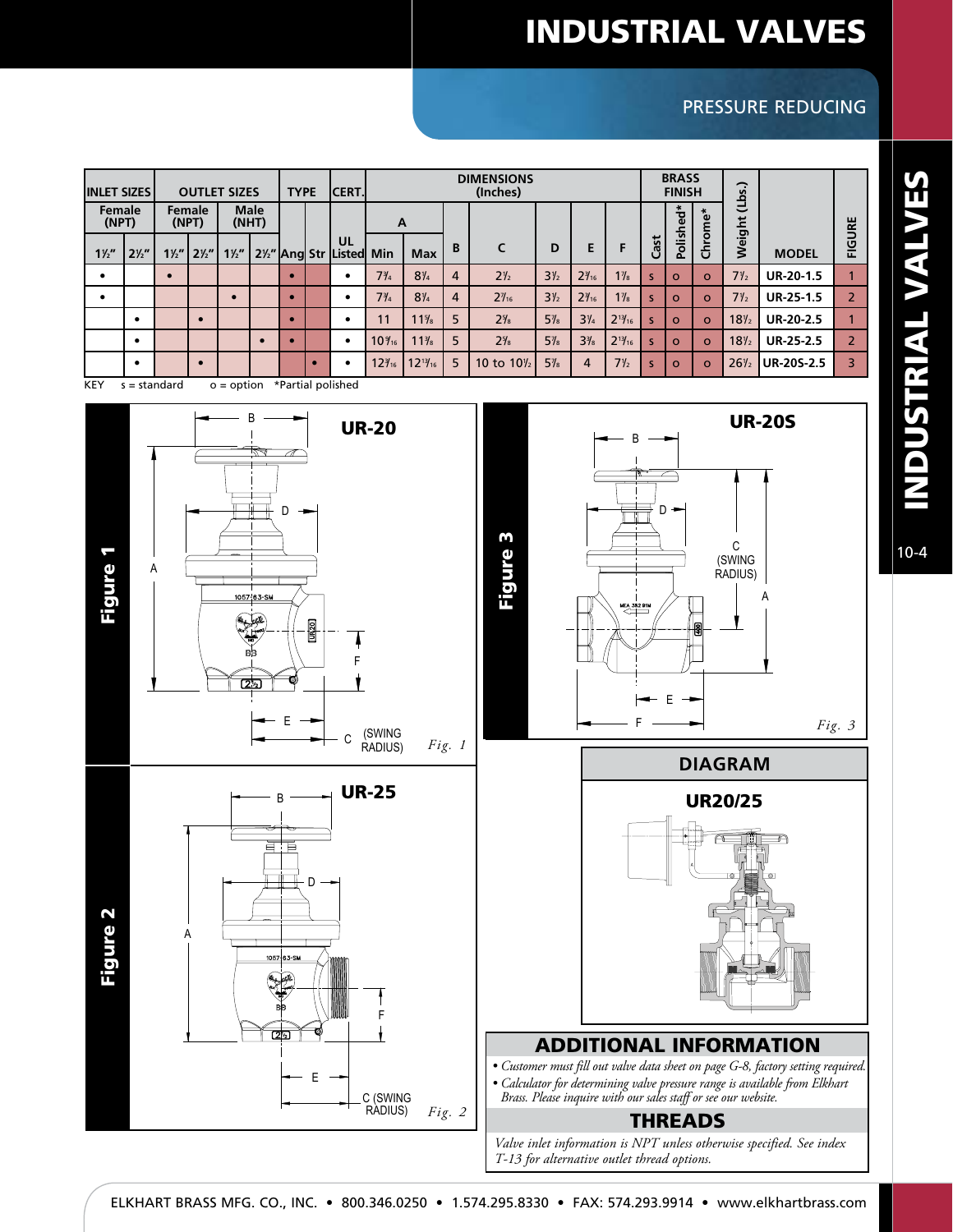PRESSURE RESTRICTING



# Pressure Restricting

**Elkhart's pressure restricting valves all feature rugged cast brass construction in your choice of finishes. The pressure restricting valves feature rubber seats and are rated for use at 175 psi (12.15 bar). Although factory setting is recommended, all the pressure restricting valves are field-settable.**

**Pressure restricting valves:**

- **• Reduce pressure under flowing conditions**
- **• Allow fire departments to override settings in emergency conditions**

**INDUSTRIAL VALVES** 





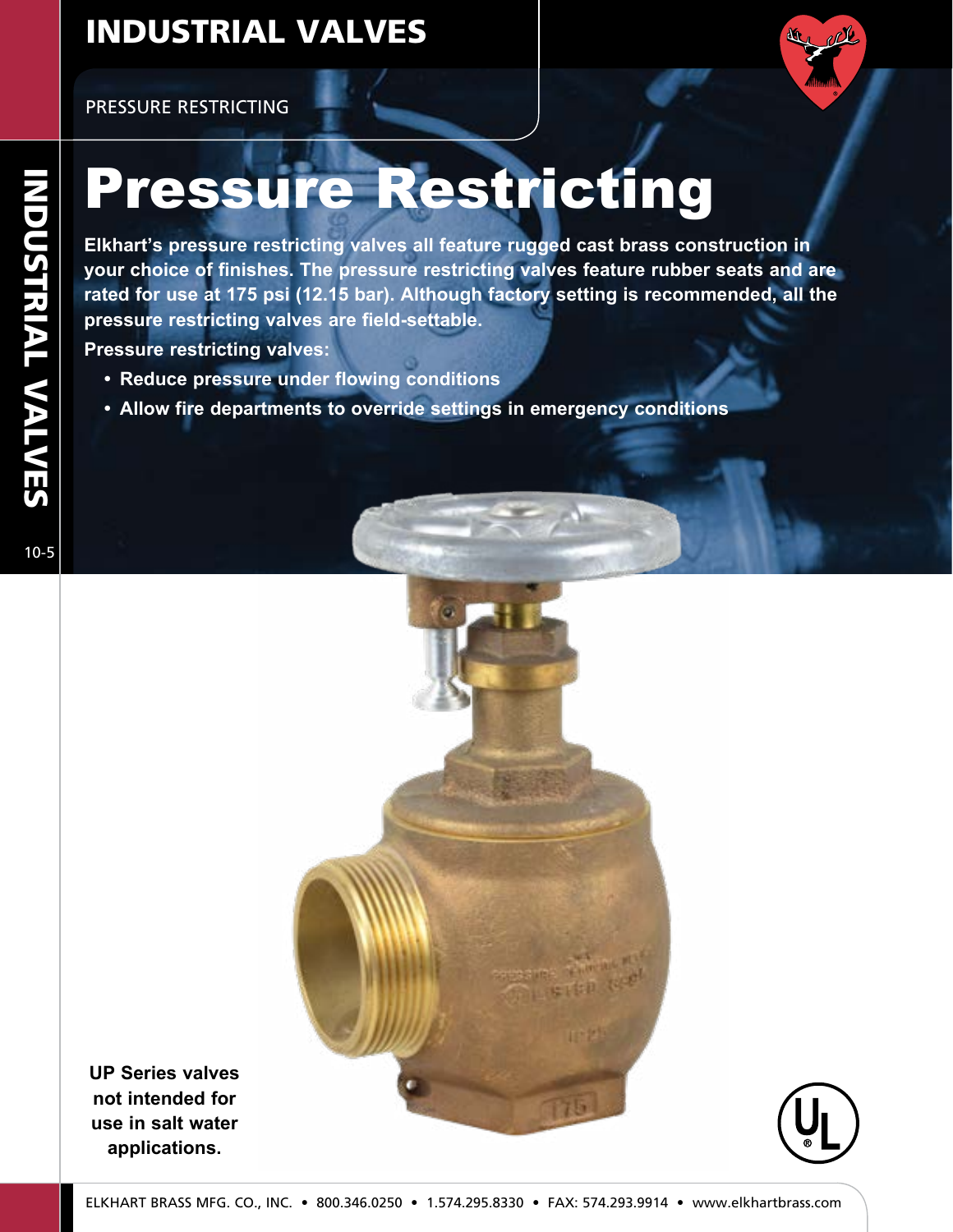### PRESSURE RESTRICTING

|                | <b>INLET</b><br><b>SIZES</b> | <b>OUTLET</b><br><b>SIZES</b> |                |                |                | <b>CERTIFI-</b><br><b>CATIONS</b> |      | <b>BRASS</b><br><b>FINISH</b> |                         |               | <b>DIMENSIONS</b><br>(Inches) |                |                   |                 |               |                  |                |
|----------------|------------------------------|-------------------------------|----------------|----------------|----------------|-----------------------------------|------|-------------------------------|-------------------------|---------------|-------------------------------|----------------|-------------------|-----------------|---------------|------------------|----------------|
|                | <b>Female</b>                | Female                        |                |                | <b>Male</b>    | UL                                |      |                               | <b>Chrome</b>           | Swing         |                               |                |                   | Height          | Weight        |                  | FIGURE         |
| $1\frac{1}{2}$ | $2\frac{1}{2}$               | $1\frac{1}{2}$                | $2\frac{y}{2}$ | $1\frac{1}{2}$ | $2\frac{1}{2}$ | <b>Listed</b>                     | Cast |                               | l Polished l Polished l | <b>Radius</b> | A                             | B              | Open              | <b>Closed</b>   | (Lbs.)        | <b>MODEL</b>     |                |
| $\bullet$      |                              | $\bullet$                     |                |                |                | $\bullet$                         | s    | $\circ$                       | $\circ$                 | $2^{1/2}$     | $2^{3}/_{16}$                 | $\overline{4}$ | $7^7/s$           | $6^{7}/s$       | 6             | $UP-20-1.5$      |                |
|                | $\bullet$                    |                               | $\bullet$      |                |                | $\bullet$                         | s    | $\circ$                       | $\circ$                 | $3^{5}/8$     | $3^{1}/4$                     | 5              | 11                | $9^{3}/_{8}$    | $11^{3}/4$    | $UP-20-2.5$      |                |
|                |                              |                               |                |                |                |                                   | s    | $\circ$                       | $\circ$                 | $2^{1/2}$     | $2^{1}/s$                     | $\overline{4}$ | 7 <sup>7</sup> /s | $6^{7}/s$       | 6             | <b>UP-25-1.5</b> | $\overline{2}$ |
|                | ٠                            |                               |                |                | $\bullet$      | $\bullet$                         | s    | $\circ$                       | $\circ$                 | $3^{5}/8$     | $3^{1}/4$                     | 5              | 11                | $9^{3}/_{8}$    | $11^{3}/4$    | <b>UP-25-2.5</b> | $\overline{2}$ |
| $\bullet$      |                              |                               |                |                |                | c                                 | s    |                               |                         | $2^7/s$       | $2^{7}/_{16}$                 | $3^{15}/_{16}$ | $6^{47}/_{64}$    | $7^{19}/_{32}$  | $4^{1}/_{10}$ | UP-30-1.5        | 3              |
|                | $\bullet$                    |                               |                |                | $\bullet$      |                                   | S    |                               |                         | $3^{3}/_{4}$  | $3^{17}/_{64}$                | 5              | $10^{49}/_{64}$   | $9\frac{7}{64}$ | $9^{3}/_{10}$ | UP-35-2.5        | 3              |
| <b>KEY</b>     |                              | $s = standard$                |                | $o = option$   |                |                                   |      |                               |                         |               |                               |                |                   |                 |               |                  |                |

Figure 1 Figure 2 Figure 3 *Fig. 3* UP-20 UP-25 UP-30 *Fig. 2 Fig. 1*





### ADDITIONAL INFORMATION

*All valves can be factory set. To order any of the valves listed here factory set, customer must provide residual inlet pressure, desired residual outlet pressure, and flow rate. Please see ordering form on page G-8.*

#### OTHER PRODUCTS

*For valves that reduce pressure in no-flow situations please see our Pressure-Matic (page 10-3) or URFA (page 10-1) valves.*

#### THREADS

*Female inlet and outlet information is in NPT unless otherwise specified. Male outlet standard is NHT. Contact Elkhart Brass for alternative outlet thread options.*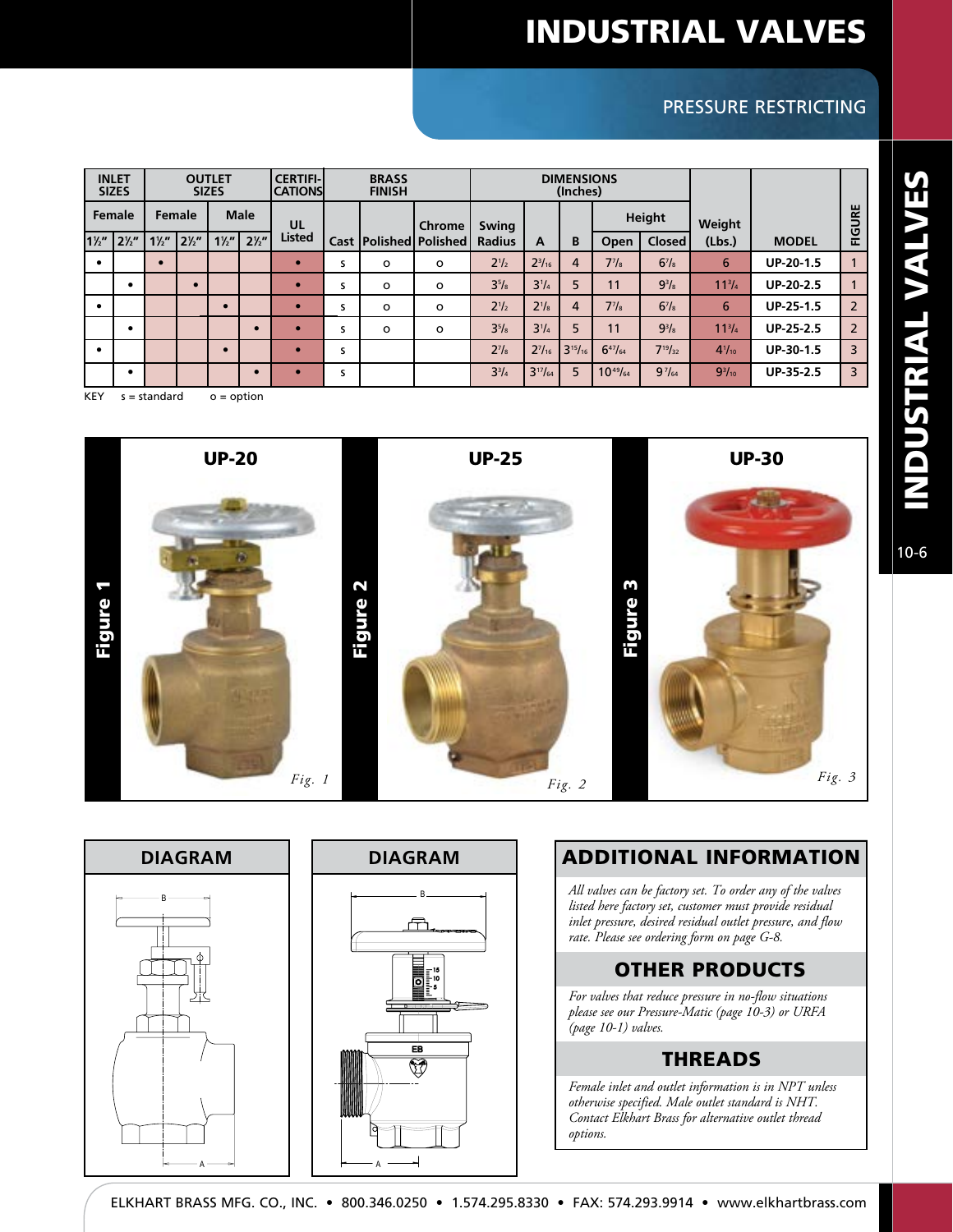ANGLE

# Angle

**Elkhart's angle valves all feature rugged cast brass construction in your choice of finishes. Additionally, all feature rubber seats and are rated at 300 psi (20.68 bar).**

**SET 21** 

INDUSTRIAL VALVES

**U Series valves not intended for use in salt water applications.**

the other